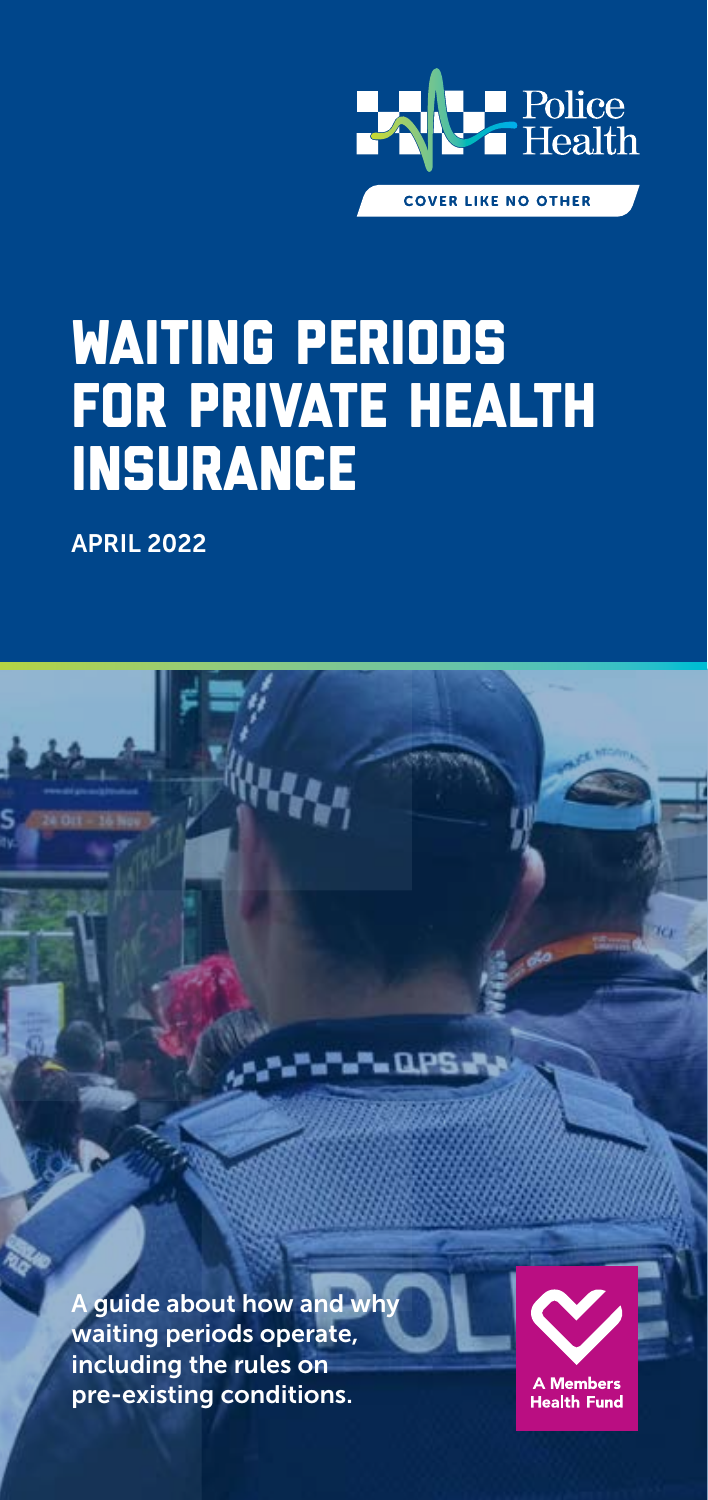### Waiting Periods

At Police Health, we make your private health insurance choices as simple as possible to ensure maximum value. We don't cut corners, we don't overload you with options, or opt-ins or opt-outs. Our products are simple, top quality and designed for life.

A 'waiting period' in the context of private health insurance means the period of time from the commencement of cover or increase in cover, to when the benefit or new benefit can be claimed by the member under their chosen cover. Like all private health funds, Police Health has waiting periods for new members, including people transferring from another insurer when taking out a higher level of cover. Waiting periods also apply to current members upgrading their cover.

Waiting periods are designed to protect the interest of our members. Without them it would be easy for people to join only at the times when they need cover and to receive benefits. This would lead to higher premiums for all fund members.

If you're transferring from another health insurer, we offer continuity of cover which means you won't serve the same waiting periods twice. However, if you're transferring to us from a lower level of cover, you'll only be able to claim up to the level you were already covered until you have served the waiting period.

#### **At Police Health the waiting periods are:**

#### **Hospital benefits**

- $\blacksquare$  2 months membership for all benefits, except for accidents
- 12 months membership for obstetric treatment
- $\blacksquare$  12 months membership for pre-existing conditions, except for psychiatric care, rehabilitation or palliative care (in which case the waiting period is 2 months).
- 12 months travel and accommodation (general treatment) and home nursing.
- **12** months membership for aids & appliances.

#### **Extras benefits**

- $\blacksquare$  2 months membership for all benefits, except for accidents
- **n** 12 months membership for major dental (like crowns and dentures) and orthodontics, goods and services under Non-surgically Implanted Prosthesis and appliances, hearing aids, nebulisers, blood glucose monitors, TENS machines (appliances), INR self-monitoring devices (blood coagulation monitors), blood pressure monitors, continuous positive air pressure machines and other appliances, travel and accommodation (for general treatment), and pre-existing conditions.
- **12** month membership for Rollover Benefit (2 years membership for Major Dental Rollover Benefit).

#### **Additional Combined Cover**

**B** 3 years membership for corrective laser eye surgery.



For instance if you previously had a top hospital cover with the previous insurer but with an excess, the waiting period only applies to the excess when joining Police Health.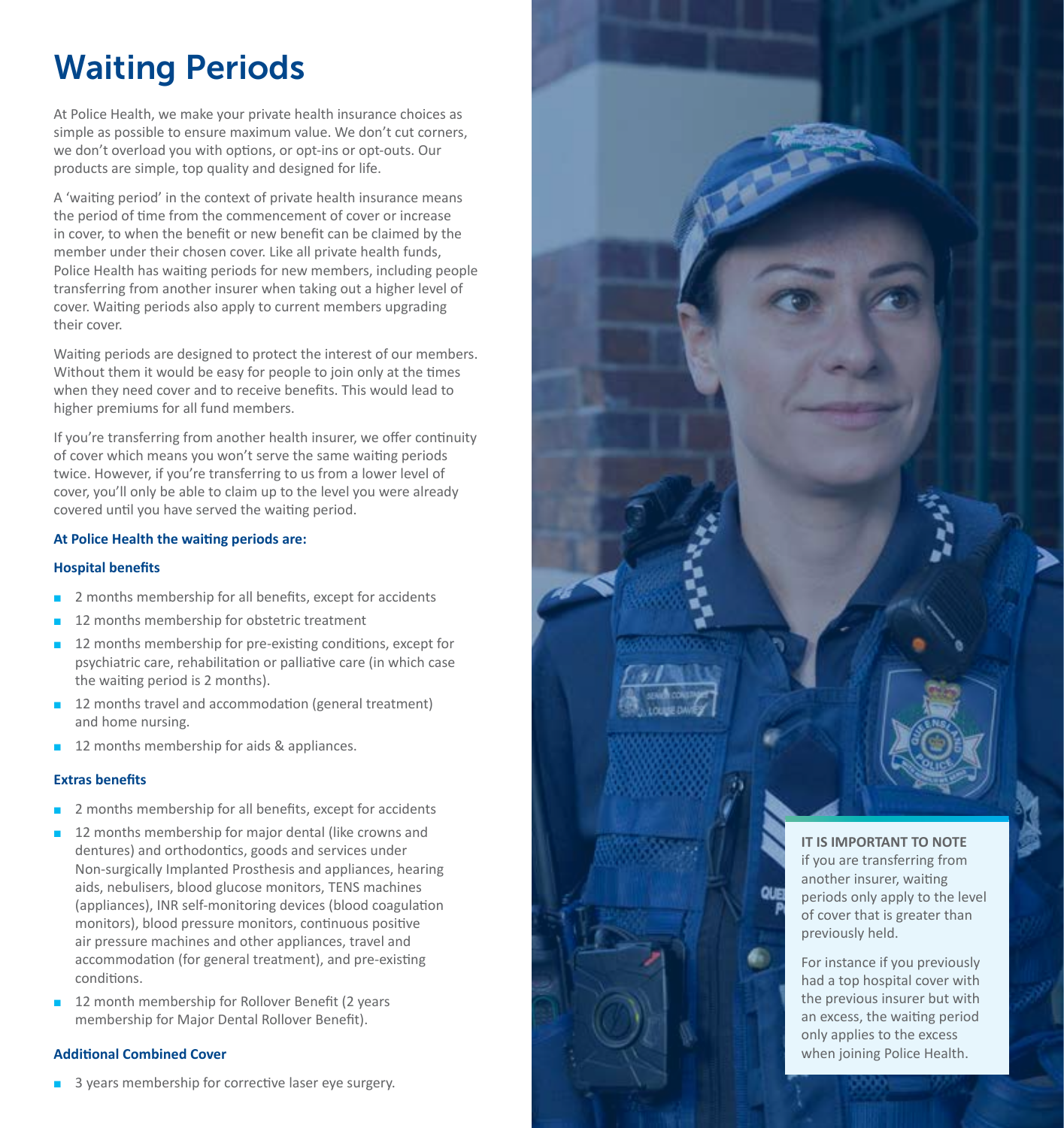#### **WHAT IS A PRE-EXISTING CONDITION?**

A pre-existing condition is any condition, illness, or ailment that in the opinion of the health insurer's doctor (not you, or your doctor), you had signs or symptoms of during the six months before you joined a policy, or upgraded to a higher policy.

### Pre-existing Conditions

It is not necessarily that you or your doctor knew what your condition was or that the condition had been diagnosed. A condition can still be classed as pre-existing even if you hadn't seen your doctor about it before joining or upgrading to a higher policy. Risk factors, including family history of a condition, are not signs or symptoms of a pre-existing condition.

#### **What happens if I need to go to hospital during the pre-existing condition waiting period?**

If you need to be admitted to hospital during your waiting period, you should contact Police Health to check if you will be entitled to hospital benefits.

Your condition will be assessed by a medical practitioner appointed by us (not your own doctor), to determine whether signs or symptoms of your ailment, illness or condition, existed at any time during the six months preceding the day on which you purchased your health insurance or upgraded to a higher level of hospital cover. The medical practitioner we appoint will consider any information regarding signs and symptoms provided by your own treating doctor and specialist.

If you need to go to hospital urgently, Police Health might not have enough time before you are admitted to decide whether your condition is pre-existing. This means that you may not know, before you are admitted, whether you will receive any health insurance benefits. If you proceed with your admission before we have advised you whether you are entitled to benefits, you may become responsible for all costs associated with the admission.

If you are concerned that you may be liable for your own private hospital treatment and want to look at other options, it is a good idea to check with your doctor for advice. Your doctor is in the best position to advise you if delaying treatment is medically advisable or whether you can opt to use the public system instead.

If you're new to health insurance, you may need to have held membership for 12 months before cover will be provided for treatment relating to pre-existing conditions. If you're transferring your existing health insurance, the 12 month wait on pre-existing conditions may apply to any increased level of cover you take with us. For example, if you have an excess, or excluded or restricted treatment under your previous policy, you need to serve 12 months membership with us before your treatment is covered.

When transferring to Police Health hospital cover, if your previous policy offered lower or restricted benefits for in-patient psychiatric care, to access higher benefits you usually have to complete a two month waiting period. However, you may be eligible to access the psychiatric care waiting period exemption and upgrade without having to serve this waiting period. This exemption applies only once per lifetime (with Police Health or another private health insurer) and can only be accessed if you have already completed an initial two months of continuous membership on any level of hospital cover.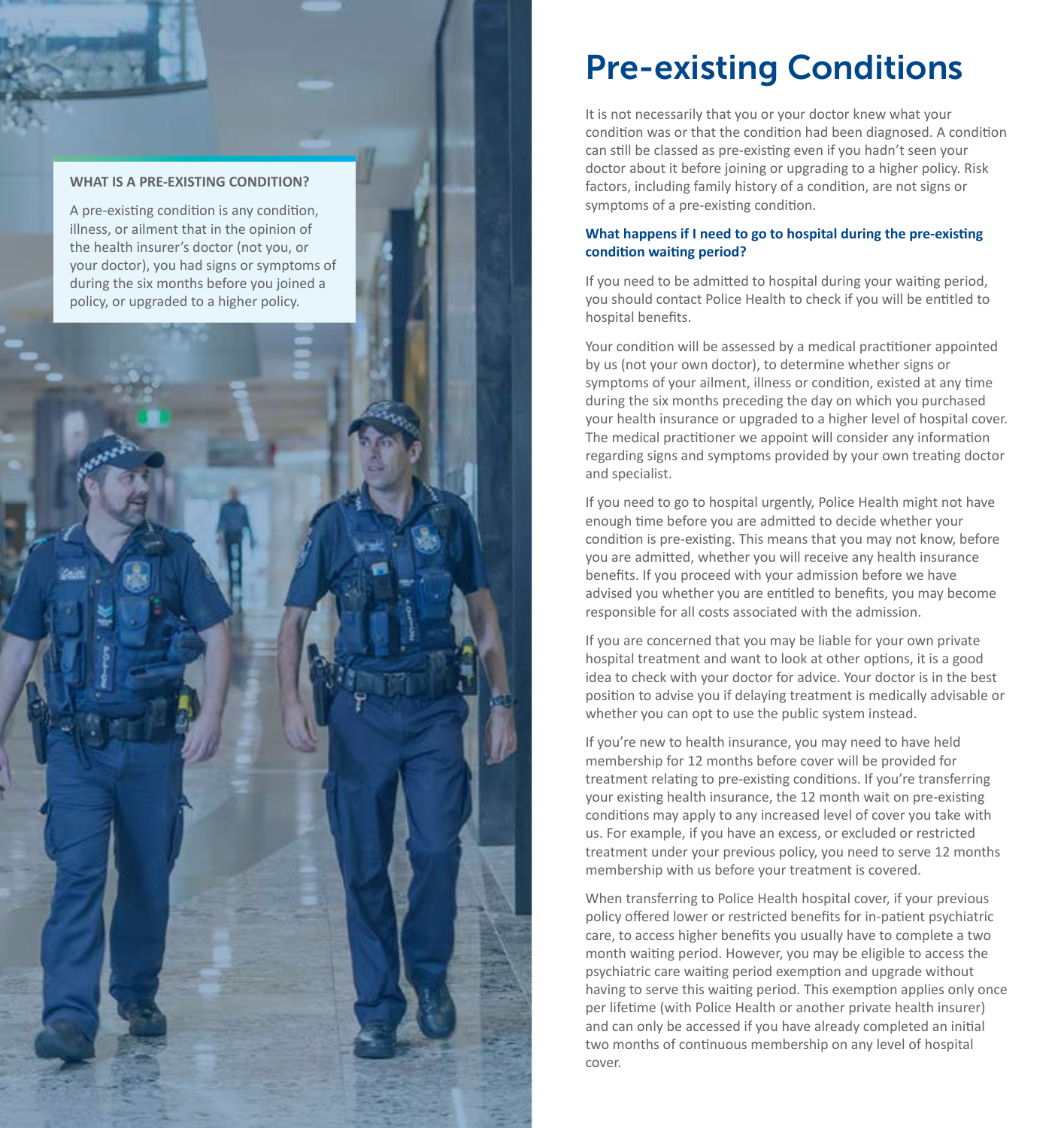## Planning a family

If you're thinking of starting a family, now's a great time to review your health insurance to make sure you're happy with, and understand, your cover. We only offer top level Hospital cover, which includes pregnancy and birth-related services.

However, many less expensive hospital policies do not cover obstetrics, or pay restricted benefits that only cover you for obstetrics as a private patient in a public hospital.

A 12 month waiting period applies to all private health insurance benefits for Obstetrics treatment (pregnancy and childbirth). This is an industry standard enforced by most health insurers including Police Health so you need to think ahead to make sure you're adequately covered.

You will receive advice on an 'expected delivery' date from your doctor; but if your baby arrives earlier than anticipated and you have not served the 12 month waiting period, health insurers are not required to pay a benefit. If you're considering switching insurers and have already served relevant waiting periods on your current policy, we provide continuity of cover.

To make sure your newborn is covered by your health insurance policy you'll need to officially register your new born baby on your health insurance policy with Police Health. If you're already on a Family policy (including Couples) or Single Parent Family policy with us, you need to add your baby within six month of birth and, assuming no other changes to the policy, this won't change your premiums. However, if you've been on a Single policy, you'll need to upgrade to either a Family or Single Parent family policy within two months of your baby's birth and back pay the difference in Premiums from the date of your baby's birth.

Your baby will assume the same level of cover as the policy Contributor from birth, meaning that if the contributor has served all waiting periods, then so has your baby. By serving your 12 month hospital waiting periods before giving birth, your newborn will be covered if they need to be admitted into hospital in their own right. This normally only happens if there are complications. For straightforward, low risk births only the mother will be admitted as an inpatient in the hospital.

#### **Expecting twins or more?**

In the case of a multiple birth, only one baby will be put under your admission (assuming there are no complications), and the other babies will be admitted to hospital as an inpatient with an account billed in their name, not the mother's.

#### **STILL HAVE SOME QUESTIONS?**

Don't hesitate to contact our team with any questions you may have.

Call us on **1800 603 603** or email **enquiries@policehealth.com.au**